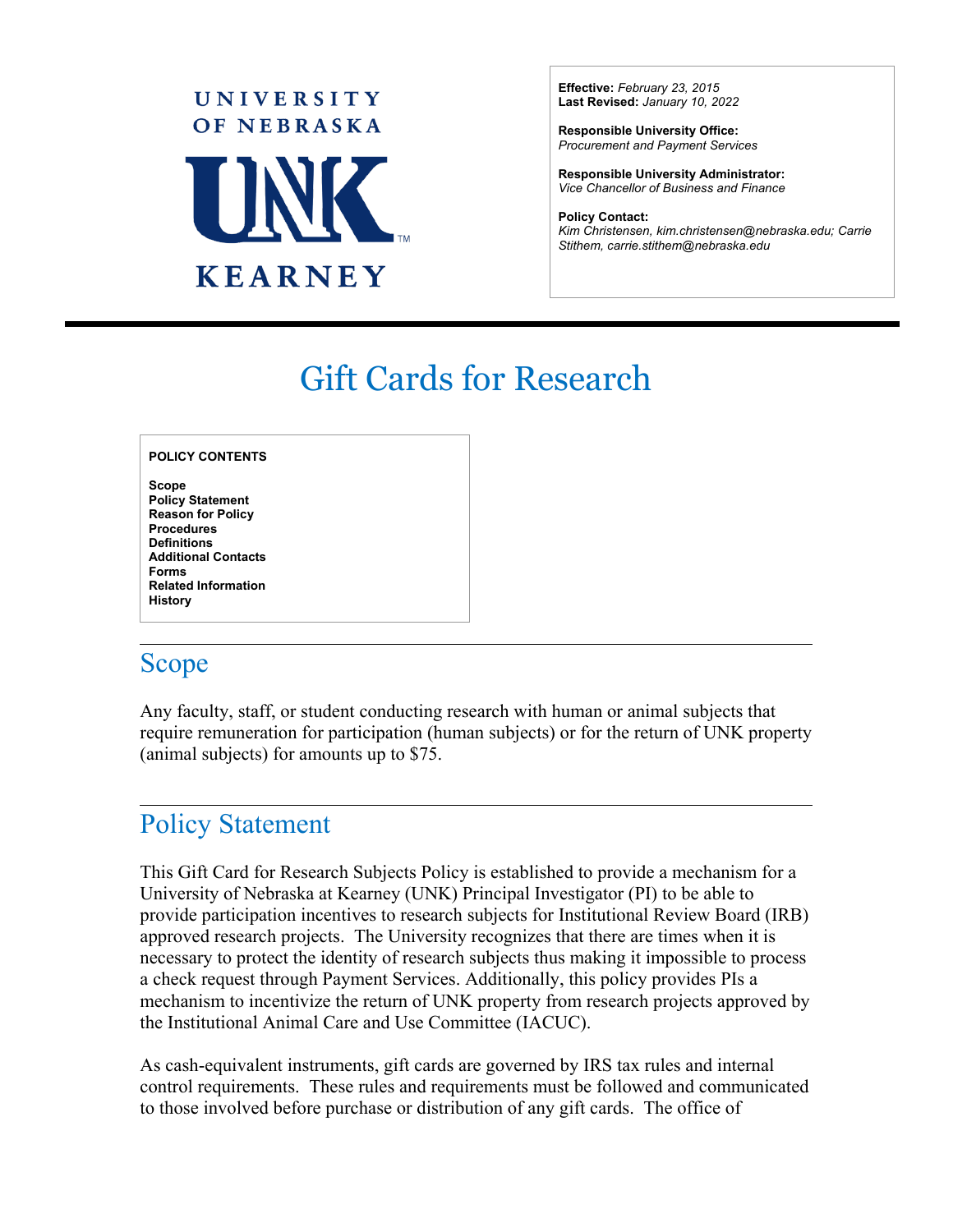Procurement and Payment Services (P2P) will be responsible for the oversight and the administration of all gift cards. In addition, **purchasing gift cards with University funds, or grant funds on deposit with the University, is strictly limited for recipients who are research subjects participating in a University IRB or IACUC approved study.**

# Reason for Policy

The purpose of the Gift Cards for Research Subjects Policy is to provide guidelines for appropriate use and accountability over the use of all gift cards used for research purposes.

### Procedures

 $\overline{a}$ 

 $\overline{a}$ 

#### GIFT CARD USAGE

Gift cards must be requested through the office of Procurement and Payment Services. The requesting Department or PI agrees to provide a list of all recipients of a gift card, including the amount of the gift card, for IRS tracking purposes. Unless the IRB approved research project includes anonymous participation, recipient detail shall be provided for the following reasons:

- 1. For employees of the University (any campus), gift cards are considered by the IRS as a cash equivalent and thus are considered taxable income and subject to withholding, regardless of the amount. All gift cards distributed to employees will be reported to Human Resources and included on the employee's W-2 for the calendar year in which the gift card was distributed to the employee,
- 2. For non-employees, IRS regulations stipulate that the value of the gift card must be reported via a Form 1099, if it and all other eligible payments to the recipient add up to be \$600 or more in a calendar year.

#### GIFT CARD PURCHASE PROCEDURES

A Gift Card Request Form shall be completed by the Principal Investigator and the approval of the purchase shall be provided by the Cost Center Responsible Party (usually a Department Chair, College Dean or Director). Gift cards will be purchased by the office of Procurement and Payment Services upon receiving a completed and approved Gift Card Request Form.

Gift cards should be requested no sooner than one month before disbursement. Gift Cards will be released to the requesting Department or PI on the date of distribution (or the Friday before, if the distribution date is a Saturday or Sunday) as indicated on the Gift Card Request Form. Any exceptions will require the approval of the Payment Services Manager or the Director of Payment Services. If the gift cards are to be disbursed over a longer period of time, the gift cards should be purchased and tracked in appropriate increments.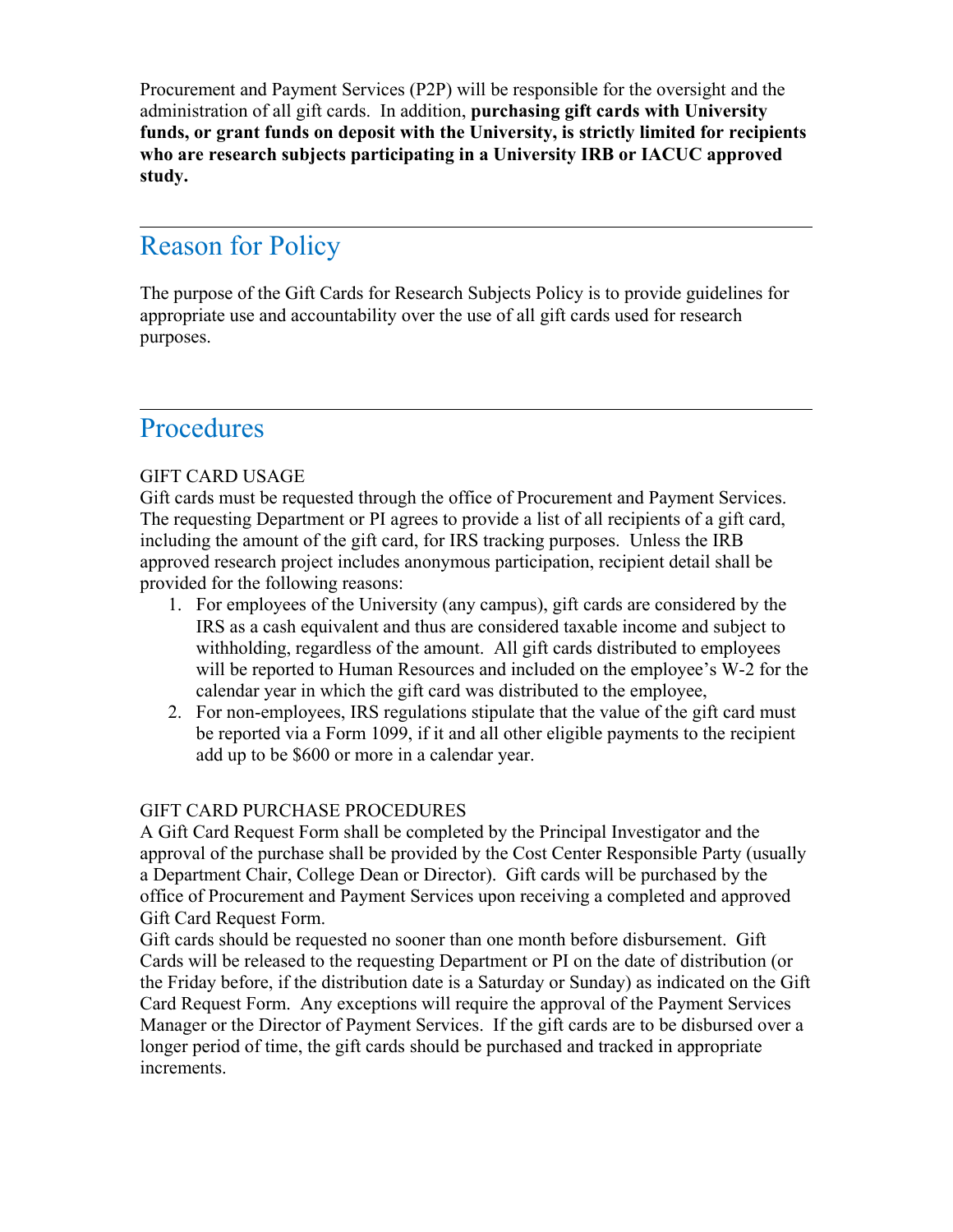For IRS tax reporting purposes, Payment Services is required to maintain a list of all gift cards distributed to individuals. Should the Department/PI not know the names of the recipients at the time the Gift Card Request Form is completed, the Department/PI must complete a Gift Card Log, which lists all individuals receiving a gift card from the University and turn it in to Procurement and Payment Services once all cards have been distributed.

All Gift Card forms and instructions are located in SAPPHIRE>Business Forms>UNK>Accounts Payable>Gift Cards for Research Subjects

### **Definitions**

 $\overline{a}$ 

 $\overline{a}$ 

A Gift Card, for the purposes of this policy, is defined as a stored-value or similar instrument issued in lieu of cash or check. Gift Card(s) must be valued at \$50 or less per recipient unless the Director of Payment Services approves a special exception. In no case, shall the value of gift card(s) for a single recipient be more than \$75. Approval from an institutional research compliance committee (either Institutional Review Board [IRB] or the Institutional Animal Care and Use Committee [IACUC]) for the proposed research and, in turn, the use of the gift card, is required.

# Additional Contacts

| <b>Subject</b>         | <b>Contact</b>         | <b>Phone</b> | <b>Email</b>                 |
|------------------------|------------------------|--------------|------------------------------|
| Appropriate use        | <b>Travis Reynolds</b> | 308-865-8956 | reynoldsti@unk.edu           |
| Purchase<br>procedures | Kim Christensen        | 308-865-8525 | kim.christensen@nebraska.edu |
| Purchase<br>procedures | Carrie Stithem         | 308-865-8865 | carrie.stithem@nebraska.edu  |
| <b>Exceptions</b>      | Carrie Stithem         | 308-865-8865 | carrie.stithem@nebraska.edu  |
|                        |                        |              |                              |

### Forms

 $\overline{a}$ 

 $\overline{a}$ 

 $\overline{a}$ 

Gift Card Request Form, including gift card log and participant disclosure are stored in SAPPHIRE [Business Forms>UNK>Accounts Payable>Gift Cards for Research Subjects.

### Related Information

### **History**